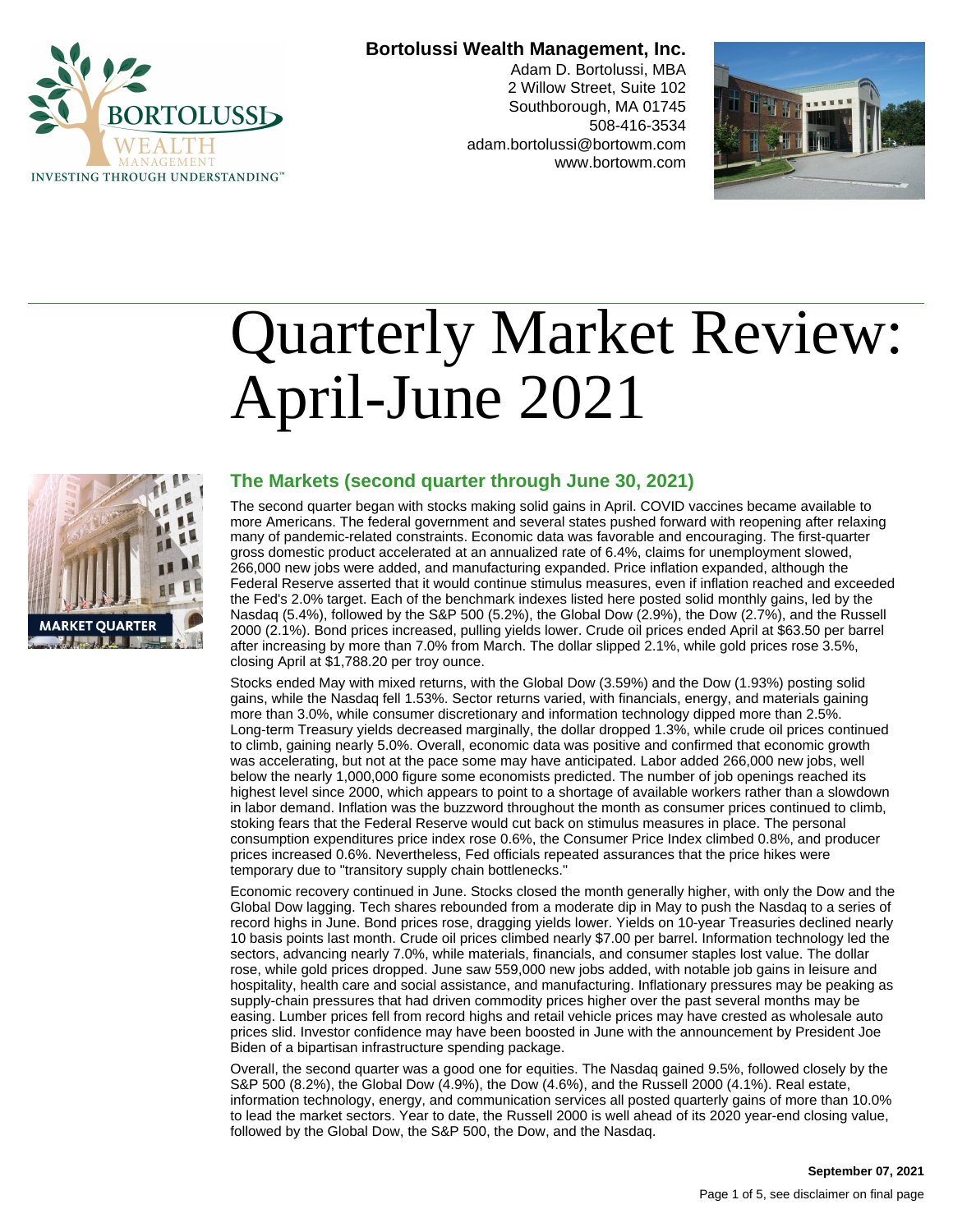**Key Dates/Data Releases 7/1: Markit PMI Manufacturing Index**

**7/2: Employment situation, international trade in goods and services**

**7/6: Markit PMI Services Index**

**7/7: JOLTS**

**7/13: Consumer Price Index, Treasury budget**

**7/14: Producer Price Index 7/15: Import and export**

**prices, industrial production 7/16: Retail sales**

**7/20: Housing starts**

**7/22: Existing home sales**

**7/26: New home sales**

**7/27: Durable goods orders**

**7/28: FOMC statement, international trade in goods**

**7/29: GDP**

**7/30: Personal income and outlays**

The yield on 10-year Treasuries fell 30 basis points. Crude oil prices increased \$14.17 per barrel, or 24.0%, in the second quarter. The dollar lost nearly 1.0%, while gold prices advanced 3.6%. The national average retail price for regular gasoline was \$3.091 per gallon on June 28, up from the May 31 price of \$3.027 and 8.4% higher than the March 29 selling price of \$2.852.

**Stock Market Indexes**

| Market/Index                 | 2020 Close        | As of June 30     | <b>Monthly</b><br><b>Change</b> | Quarterly<br><b>Change</b> | <b>YTD Change</b> |
|------------------------------|-------------------|-------------------|---------------------------------|----------------------------|-------------------|
| <b>DJIA</b>                  | 30,606.48         | 34,502.51         | $-0.08%$                        | 4.61%                      | 12.73%            |
| <b>Nasdag</b>                | 12,888.28         | 14.503.95         | 3.88%                           | 9.49%                      | 12.54%            |
| <b>S&amp;P 500</b>           | 3.756.07          | 4.297.50          | 2.22%                           | 8.17%                      | 14.41%            |
| <b>Russell 2000</b>          | 1,974.86          | 2,310.55          | 1.82%                           | 4.05%                      | 17.00%            |
| <b>Global Dow</b>            | 3.487.52          | 4.001.68          | $-1.55%$                        | 4.93%                      | 14.74%            |
| <b>Fed. Funds</b>            | $0.00\% - 0.25\%$ | $0.00\% - 0.25\%$ | 0 bps                           | 0 bps                      | 0 bps             |
| 10-year<br><b>Treasuries</b> | 0.91%             | 1.44%             | $-14$ bps                       | $-30$ bps                  | 53 bps            |
| <b>US Dollar-DXY</b>         | 89.84             | 92.34             | 2.55%                           | $-0.95%$                   | 2.78%             |
| Crude Oil-CL=F $$48.52$      |                   | \$73.51           | 10.31%                          | 23.92%                     | 51.50%            |
| Gold-GC=F                    | \$1,893.10        | \$1,770.50        | $-7.18%$                        | 3.63%                      | $-6.48%$          |

Chart reflects price changes, not total return. Because it does not include dividends or splits, it should not be used to benchmark performance of specific investments.

#### **Last Month's Economic News**

- **Employment:** Job growth, while positive, is not meeting expectations. There were 559,000 new jobs added in May, below the level predicted by some economists (approximately 650,000). The April figure was revised up from 266,000 to 278,000 — still not quite as robust as had been estimated. Notable job growth in May occurred in leisure and hospitality (+292,000), in public and private education (+87,000), and in health care and social assistance (+45,800). In May, the unemployment rate declined 0.3 percentage point to 5.8%. In May, the number of unemployed persons fell by 496,000 to 9.3 million. These measures are down considerably from their recent highs in April 2020 but remain well above their levels prior to the pandemic (3.5% and 5.7 million, respectively, in February 2020). Among the unemployed, the number of persons on temporary layoff declined by 291,000 to 1.8 million. This measure is down considerably from the recent high of 18.0 million in April 2020 but is 1.1 million higher than in February 2020. In May, the number of persons not in the labor force who currently want a job was essentially unchanged at 6.6 million but is up by 1.6 million since February 2020. The number of employed persons who teleworked in May because of the pandemic fell to 16.6%, down from 18.3% in the prior month. In May, 7.9 million persons reported that they had been unable to work because their employer closed or lost business due to the pandemic. This measure is down from 9.4 million in April. In May, the labor force participation rate inched down 0.1 percentage point to 61.6%, and the employment-population ratio rose 0.1 percentage point to 58.0%. Average hourly earnings increased by \$0.15 to \$30.33 in May after increasing \$0.21 in April. Average hourly earnings are up 2.0% from May 2020. In May, the average work week was 34.9 hours for the third month in a row.
- Claims for unemployment insurance have maintained a fairly steady pace over the past few months. According to the latest weekly totals, as of June 12 there were 3,390,000 workers receiving unemployment insurance benefits, down marginally from the May 15 total of 3,642,000. The unemployment rate for the week ended June 12 was 2.4%, down 0.2 percentage point from the May 15 rate of 2.6%. During the week ended June 5, Extended Benefits were available in 12 states (14 states during the week of May 8); 51 states and territories reported 5,950,167 continued weekly claims for Pandemic Unemployment Assistance benefits (6,515,657 in May), and 51 states and territories reported 5,273,180 continued claims for Pandemic Emergency Unemployment Compensation benefits (5,191,642 in May).
- **FOMC/interest rates:** The Federal Open Market Committee met in June. The FOMC offered no significant policy changes following that meeting, maintaining the federal funds target rate range at 0.00%-0.25%, while continuing the current quantitative easing monetary policies. There was a change in the Committee's quarterly projections, led by a projected increase in the federal funds rate in 2023. The FOMC continued to stress that current inflationary pressures are transitory and are likely to moderate.
- **GDP/budget:** According to the third and final estimate, the economy accelerated at an annual rate of

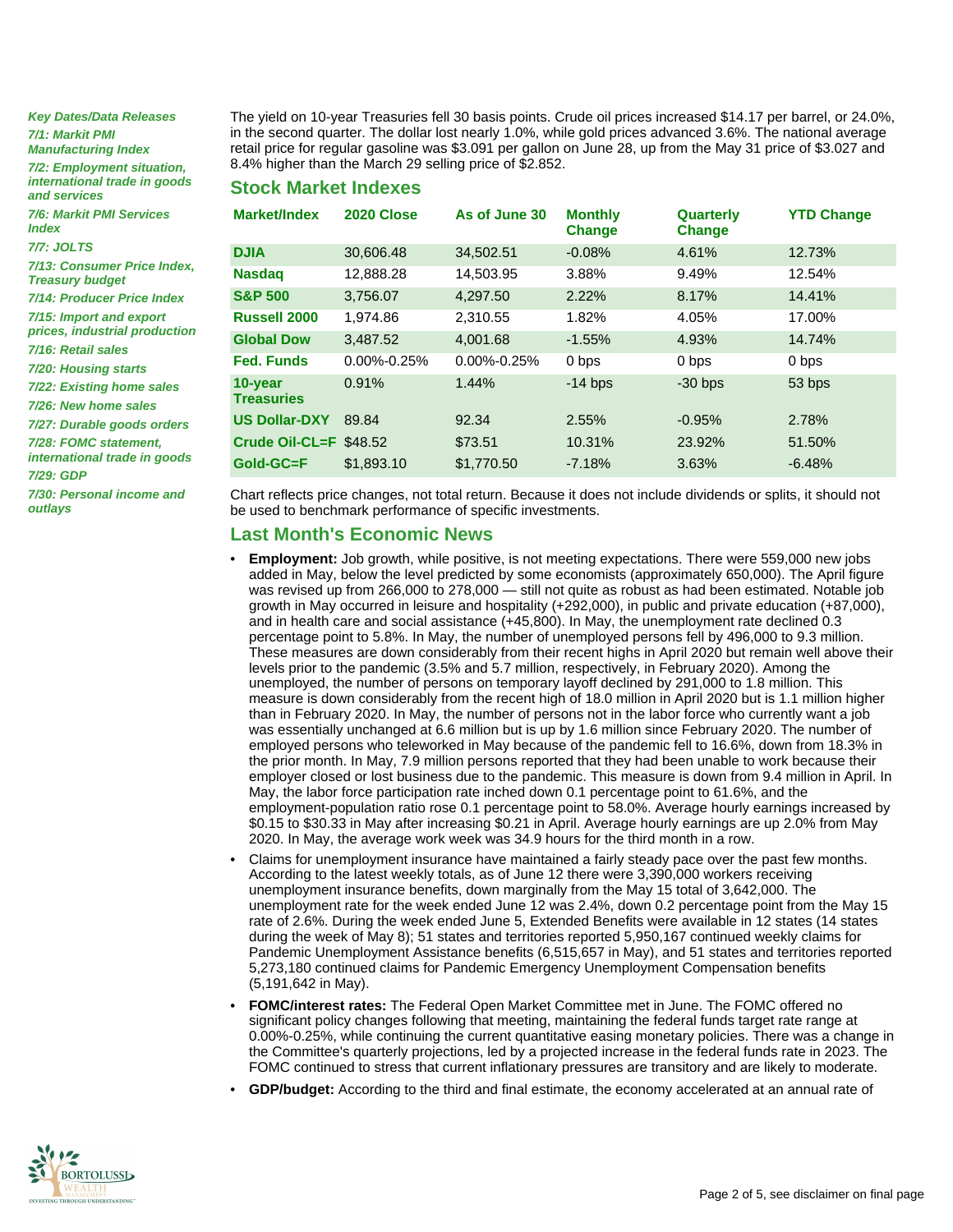6.4% in the first quarter of 2021 after advancing 4.3% in the fourth quarter of 2020. Consumer spending, as measured by personal consumption expenditures, increased 11.4% in the first quarter after rising 2.3% in the prior quarter. Nonresidential (business) fixed investment climbed 11.7% following a 13.1% increase in the fourth quarter; residential fixed investment continued to advance, increasing 13.1% in the first quarter after climbing 36.6% in the previous quarter. Exports decreased 2.9% in the first quarter of 2021 after advancing 22.3% in the fourth quarter of 2020, and imports (which are a negative in the calculation of GDP) increased 6.7% in the first quarter (29.8% in the fourth quarter of 2020). Federal nondefense government expenditures climbed 45.0% following a fourth-quarter decline of 8.9% primarily due to added federal stimulus payments and aid.

- The Treasury budget deficit was \$132.0 billion in May, following the April deficit of \$225.6 billion. Government receipts were \$463.7 billion in May (\$439.2 billion in April), while outlays in May totaled \$595.7 billion (\$664.8 billion in April). The deficit is 67.0% lower than it was in May 2020. The deficit for the first eight months of fiscal year 2021, at \$2.064 trillion, is 9.8% higher than the same period in the previous fiscal year. Government receipts rose from \$2.019 trillion last fiscal year to \$2.607 trillion this year, while government outlays increased from \$3.899 trillion to \$4.671 trillion.
- **Inflation/consumer spending:** Inflationary pressures continued to advance in May. According to the latest Personal Income and Outlays report, consumer prices edged up 0.4% in May after advancing 0.6% in both March and April. Prices have increased 3.9% since May 2020. Excluding food and energy, consumer prices rose 0.5% in May (0.7% in April) and 3.4% since May 2020. Personal income decreased 0.2% in May after falling 13.1% in April. Disposable personal income dropped 2.3% in May following a 14.6% drop in April. The drop in personal income in May generally reflected a decrease in government assistance benefits, as both economic impact payments to households and pandemic unemployment compensation payments to individuals lessened. Consumer spending was essentially unchanged in May from the previous month.
- The Consumer Price Index climbed 0.6% in May following a 0.8% increase in April. Over the 12 months ended in May, the CPI rose 5.0% — the largest 12-month increase since a 5.4% increase for the period ended in August 2008. Core prices, excluding food and energy, advanced 0.7% in May and are up 3.8% over the last 12 months. Prices for used cars and trucks continued to rise sharply, increasing 7.3% in May. This increase accounted for about one-third of the overall CPI increase. Food prices increased 0.4% in May, the same increase as in April. Energy prices were unchanged in May.
- Prices that producers receive for goods and services continued to climb in May, increasing 0.8% after advancing 0.6% in April. Producer prices increased 6.6% for the 12 months ended in May, the largest yearly gain since November 2010 when 12-month data was first calculated. Producer prices less foods, energy, and trade services rose for the thirteenth consecutive month after advancing 0.7% in May. Food prices rose 2.6% and energy prices increased 2.2% in May.
- **Housing:** Over the past several months, residential sales have slowed. In May, sales of existing homes fell for the fourth consecutive month, declining 0.9% after decreasing 2.7% in April. Nevertheless, over the past 12 months, existing home sales increased 44.6%. The median existing-home price was \$350,300 in May (\$341,600 in April), up 23.6% from May 2020. Unsold inventory of existing homes represented a 2.5-month supply in May, slightly higher than the 2.4-month supply in April. Sales of existing single-family homes decreased 1.0% in May following a 3.2% drop in April. Year over year, sales of existing single-family homes rose 24.4%. The median existing single-family home price was \$356,600 in May, up from \$347,400 in April.
- New single-family home sales declined in May for the second consecutive month. New home sales fell 5.9% in May, the same decrease as in April. Sales of new single-family homes have increased 9.2% from May 2020. The median sales price of new single-family houses sold in May was \$374,400 (\$372,400 in April). The May average sales price was \$430,600 (\$435,400 in April). The inventory of new single-family homes for sale in May represents a supply of 5.1 months at the current sales pace, up from the April estimate of 4.4 months.
- **Manufacturing:** Industrial production increased 0.8% in May after advancing 0.7% the previous month. Manufacturing output increased 0.9% in May following a 0.4% increase in April. In May, mining increased 1.2% (0.7% in April) and utilities rose 0.2% (2.6% in April). Total industrial production in May was 16.3% higher than its year-earlier level, but it was 1.4% below its pre-pandemic (February 2020) level.
- New orders for durable goods increased 2.3% in May after falling 0.8% in April. Transportation equipment, up following two consecutive monthly decreases, led the increase, climbing 7.6% in May. Excluding transportation, new orders increased 0.3% in May. Excluding defense, new orders rose 1.7%. New orders for capital goods advanced 4.2% in May following a 0.8% increase in April. New orders for nondefense capital goods increased 2.7% in May, while new orders for defense capital goods rose 17.4%.

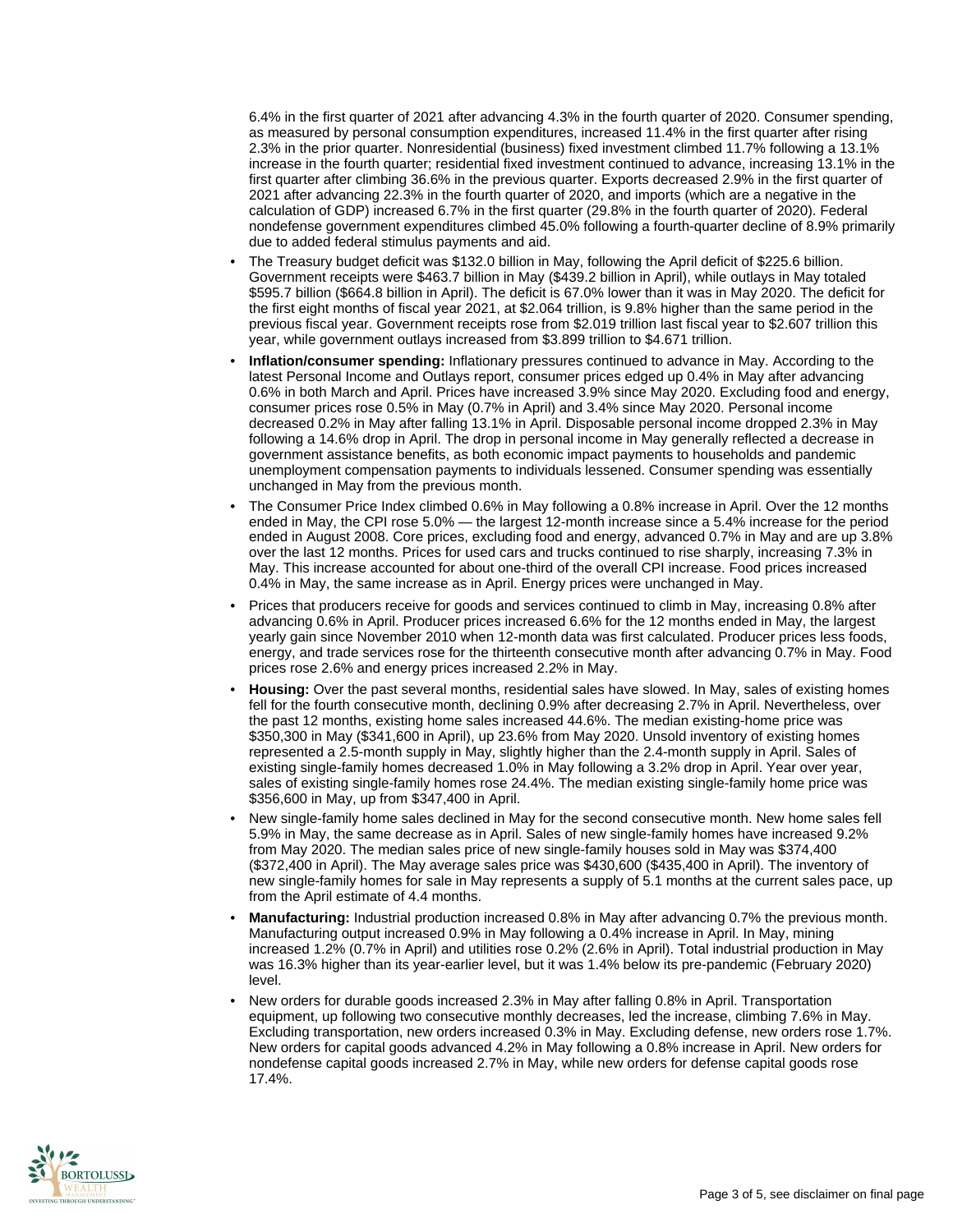- **Imports and exports:** Both import and export prices rose in May for the sixth consecutive month. Import prices climbed 1.1% following a 0.8% advance in April. Import prices rose 11.3% over the 12 months ended in May, the largest 12-month advance since a 12.7% increase for the 12 months ended in September 2011. Import fuel prices increased 4.0% in May following a 1.6% jump in April. Import fuel prices advanced 109.6% for the year ended in May. Nonfuel import prices climbed 0.9% in May following a 0.7% advance in April. Export prices increased 2.2% in May after climbing 1.1% in April. For the year ended in May, the price index for exports rose 17.4%, the largest 12-month increase since the index was first published in September 1983. Agricultural export prices increased 6.1% in May following a 0.6% advance in April. Nonagricultural exports rose 1.7% in May after increasing 1.2% in April.
- The international trade in goods deficit was \$88.1 billion in May, up \$2.4 billion, or 2.8%, from April. Exports dipped 0.3%, while imports rose 0.8%. For the 12 months ended in May, exports have risen 58.6%, while imports have increased 39.2%.
- The latest information on international trade in goods and services, out June 8, is for April and shows that the goods and services trade deficit was \$68.9 billion, 8.2% lower than the March deficit. April exports were \$205.0 billion, or 1.1%, greater than March exports. April imports were \$273.9 billion, or 1.4%, lower than March imports. Year over year, the goods and services deficit increased \$94.5 billion, or 50.5%, from April 2020. Exports increased \$42.0 billion, or 5.6%. Imports increased \$136.4 billion, or 14.6%.
- **International markets:** While the Federal Reserve continues to preach patience when it comes to rising inflationary pressures, other countries may not be waiting to respond. The Bank of Mexico increased its interbank rate 25 basis points to 4.25%, citing the jump in the U.S. Consumer Price Index. On the other hand, the Bank of England held its monetary policy stance unchanged, with the bank rate at 0.1%. Elsewhere, the Eurozone continued to reopen its economy, but at a slower pace than in the United States primarily due to the slower start of COVID-19 vaccinations. Eurozone manufacturing expanded in June. The IHS Markit Eurozone Composite PMI® increased from 57.1 in May to 59.2 in June. The Japanese economy has taken longer to recover. The au Jibun Bank Flash Japan Composite PMI® dropped 1.1 percentage point in June to 47.8, which remains in contraction territory. In the markets for June, the STOXX Europe 600 Index gained about 2.3%; the United Kingdom's FTSE rose 1.1%; Japan's Nikkei 225 index fell 0.2%; and China's Shanghai Composite Index declined nearly 1.2%.
- **Consumer confidence:** According to the latest report from the Conference Board, consumer confidence improved in June. The Consumer Confidence Index® advanced 7.3 percentage points in June to 127.3. The Present Situation Index, based on consumers' assessment of current business and labor market conditions, increased from 148.7.9 in May to 157.7 in June. The Expectations Index, based on consumers' short-term outlook for income, business, and labor market conditions, rose to 107.0 in June from May's 100.9. According to the report, following June's increase, consumer confidence is at its highest level since the onset of the pandemic in March 2020. Despite consumers' expectations that short-term inflation will increase, this had little impact on consumers' confidence or purchasing intentions.

## **Eye on the Month Ahead**

Economic data for the second quarter in general, and for June in particular, was generally positive. Heading into the third quarter of the year, the first estimate of the second-quarter gross domestic product is available in July. The economy accelerated at an annualized rate of 6.4% in the first quarter. Employment data for June is also out this month. May saw 559,000 new jobs added and the unemployment rate dip to 5.8%.

Data sources: Economic: Based on data from U.S. Bureau of Labor Statistics (unemployment, inflation); U.S. Department of Commerce (GDP, corporate profits, retail sales, housing); S&P/Case-Shiller 20-City Composite Index (home prices); Institute for Supply Management (manufacturing/services). Performance: Based on data reported in WSJ Market Data Center (indexes); U.S. Treasury (Treasury yields); U.S. Energy Information Administration/Bloomberg.com Market Data (oil spot price, WTI, Cushing, OK); www.goldprice.org (spot gold/silver); Oanda/FX Street (currency exchange rates). News items are based on reports from multiple commonly available international news sources (i.e., wire services) and are independently verified when necessary with secondary sources such as government agencies, corporate press releases, or trade organizations. All information is based on sources deemed reliable, but no warranty or guarantee is made as to its accuracy or completeness. Neither the information nor any opinion expressed herein constitutes a solicitation for the purchase or sale of any securities, and should not be relied on as financial advice. Forecasts are based on current conditions, subject to change, and may not come to pass. U.S. Treasury securities are guaranteed by the federal government as to the timely payment of principal and interest. The principal value of Treasury securities and other bonds fluctuates with market conditions. Bonds are subject to inflation, interest-rate, and credit risks. As interest rates rise, bond prices typically fall. A bond sold or redeemed prior to maturity may be subject to loss. Past performance is no guarantee of future results. All investing involves risk, including the potential loss of principal, and there can